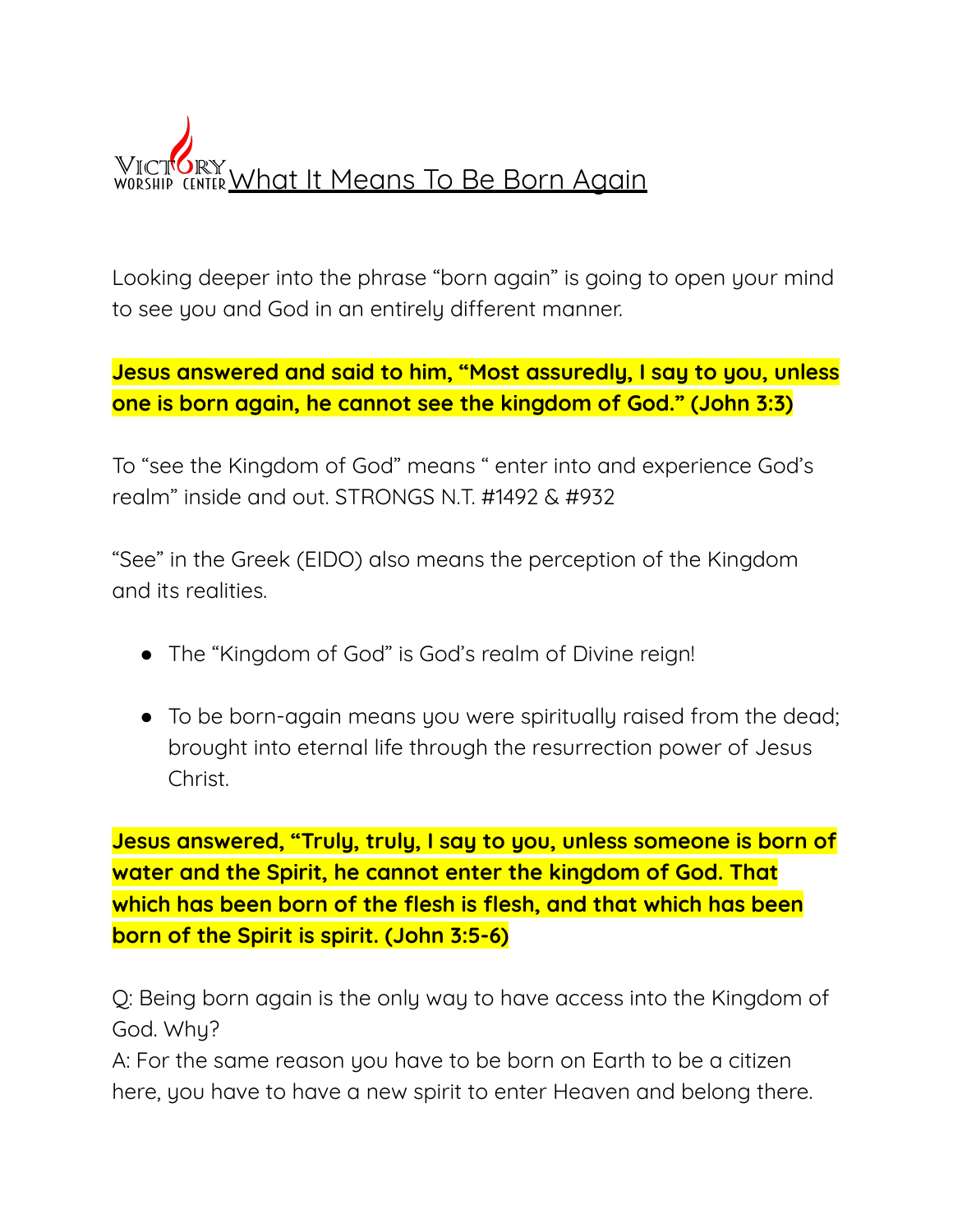**Then Death and Hades were thrown into the lake of fire. This is the second death, the lake of fire. (Revelation 20:14)**

- Remember, the devil is not afraid of the dead (unsaved) but the living (saved).
- Resurrection power took him out and the Believer's authority keeps him out.
- The second death does not mean you cease to exist.
- Hell and the Lake of Fire are not the same place.
- Hell will be thrown into the Lake of Fire.
- The second death is to be eternally separated from God without the chance of any more salvation because final judgment is set.
- This is not because God is torturing people but because people chose for satan to be lord instead of Jesus to be Lord.
- It has nothing to do with God being mad at people forever.
- It has to do with rejecting the only way out of where we as a human race put ourselves.
- Sin is transmitted through the soul and the "wages of sin is death."

"Eternal life" is having a relationship with God through Jesus Christ.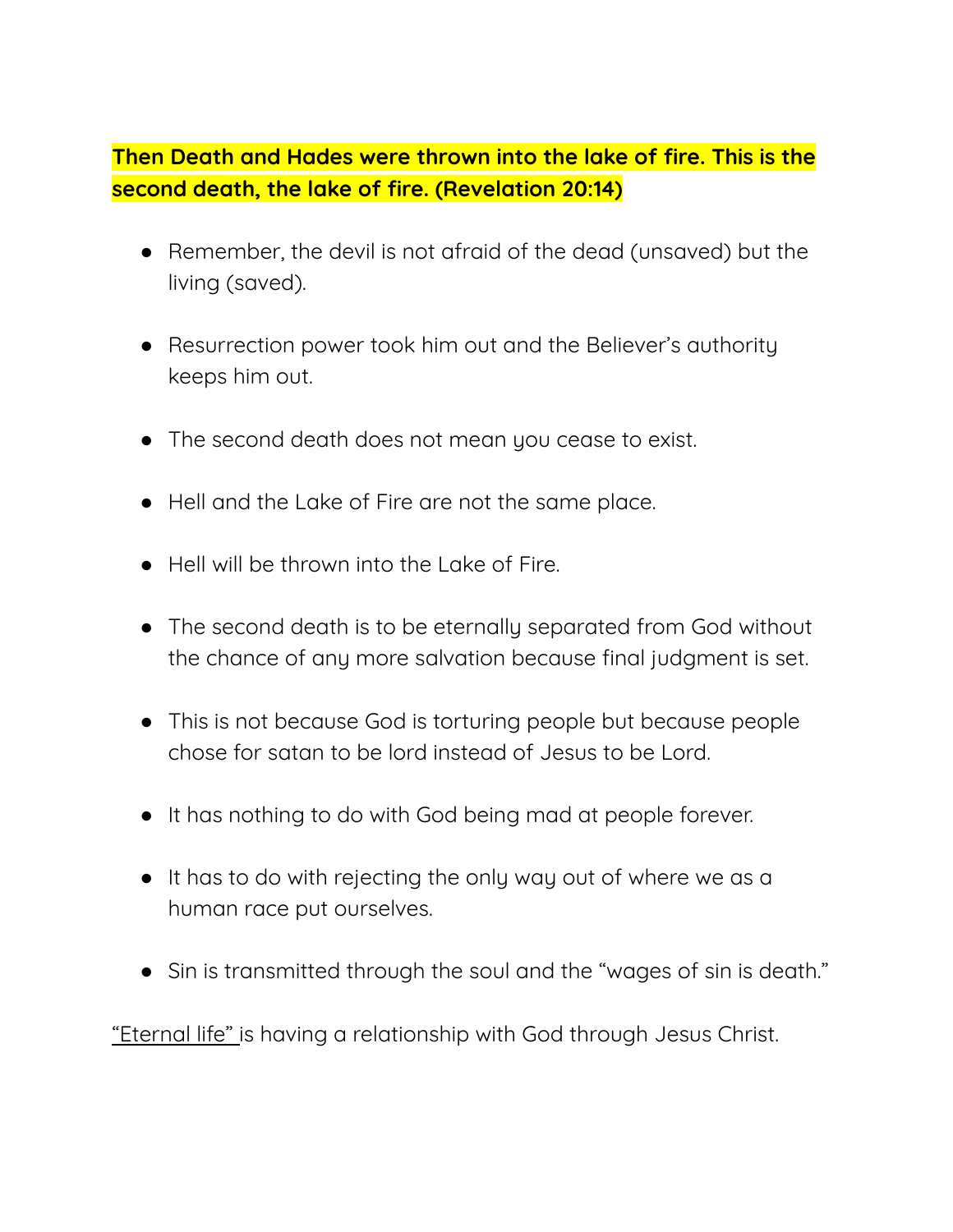"Death" is not having a relationship with God because Jesus Christ, Who is the Resurrection and the Life was rejected.

Q: Why does Jesus say, "must be born again"? A: Because we must be risen from "the dead" - not just having a dead body that is animated again but from the realm of the dead that is separated from God.

Q: A soul and spirit never dies or ceases to exist?

A: The body, yes but not the soul and spirit. Why? Because God created those aspects of man from Himself. The body came from the earth and as long as the curse is around, bodies will return to the earth. But the soul and spirit are to return to God.

● Believers only "fall asleep" when they pass away as the Bible says. We don't die in the sense of being eternally separated from God or as in ceasing to exist.

**Jesus said to her, "I am the resurrection and the life; the one who believes in Me will live, even if he dies, and everyone who lives and believes in Me will never die. Do you believe this?" (John 11:25)**

Since we have the "resurrection and the life" in us now through Jesus Christ, we not only live forever but our relationship with Jesus makes a full circle and we are united back with God Himself as Adam and Eve were before the fall.

**and everyone who lives and believes in Me will never die. Do you believe this?" She \*said to Him, "Yes, Lord; I have come to believe that You are the Christ, the Son of God, and He who comes into the world." (John 11:26)**